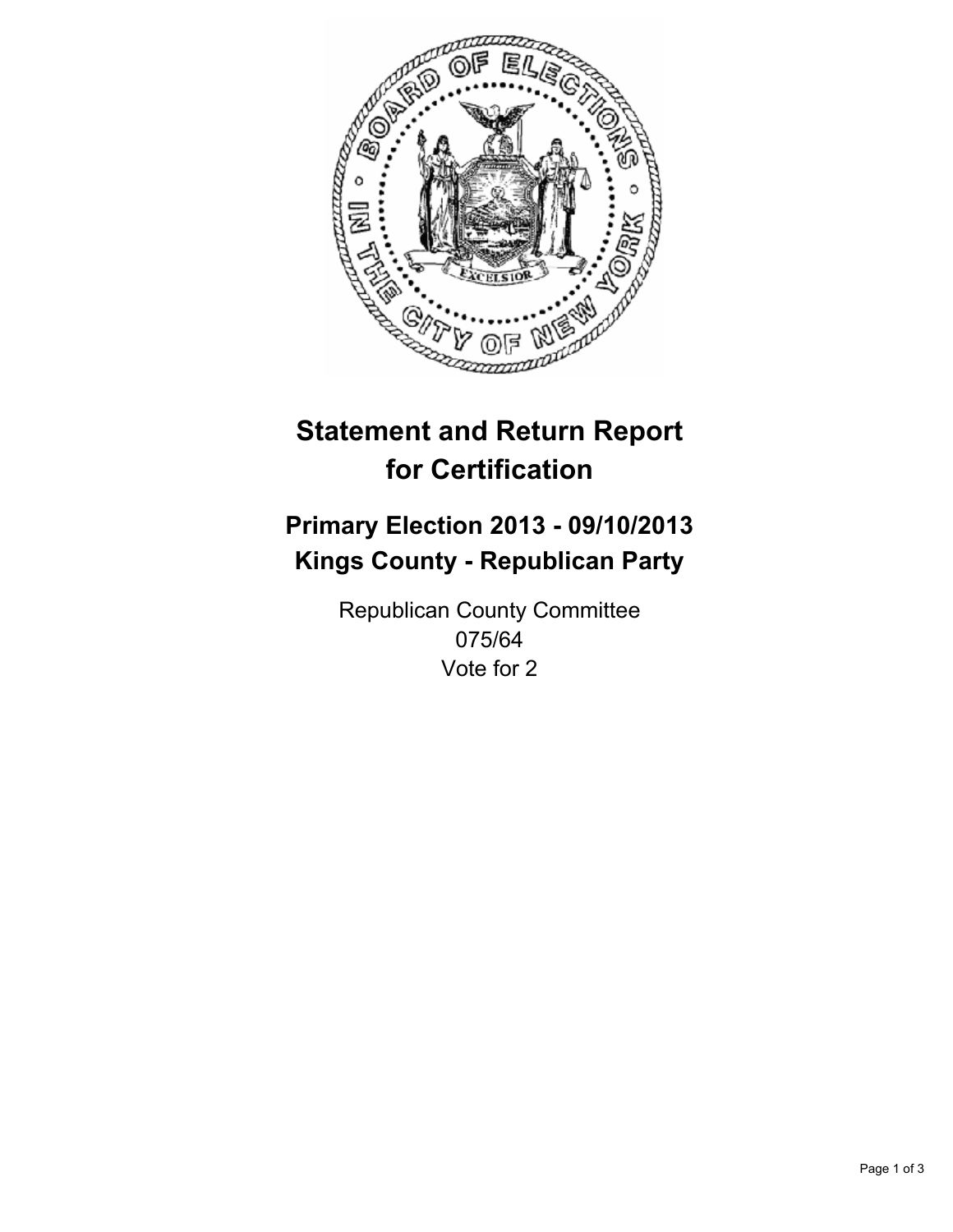

## **Assembly District 64**

| <b>EMERGENCY</b>     |    |
|----------------------|----|
| ABSENTEE/MILITARY    | 5  |
| <b>FEDERAL</b>       | 0  |
| SPECIAL PRESIDENTIAL | 0  |
| AFFIDAVIT            | 0  |
| DAVID I. AU          | 26 |
| BONNY W. AU          | 25 |
| CRAIG A. EATON       | 27 |
| DANIELLE M. EATON    | 16 |
| <b>Total Votes</b>   | 94 |